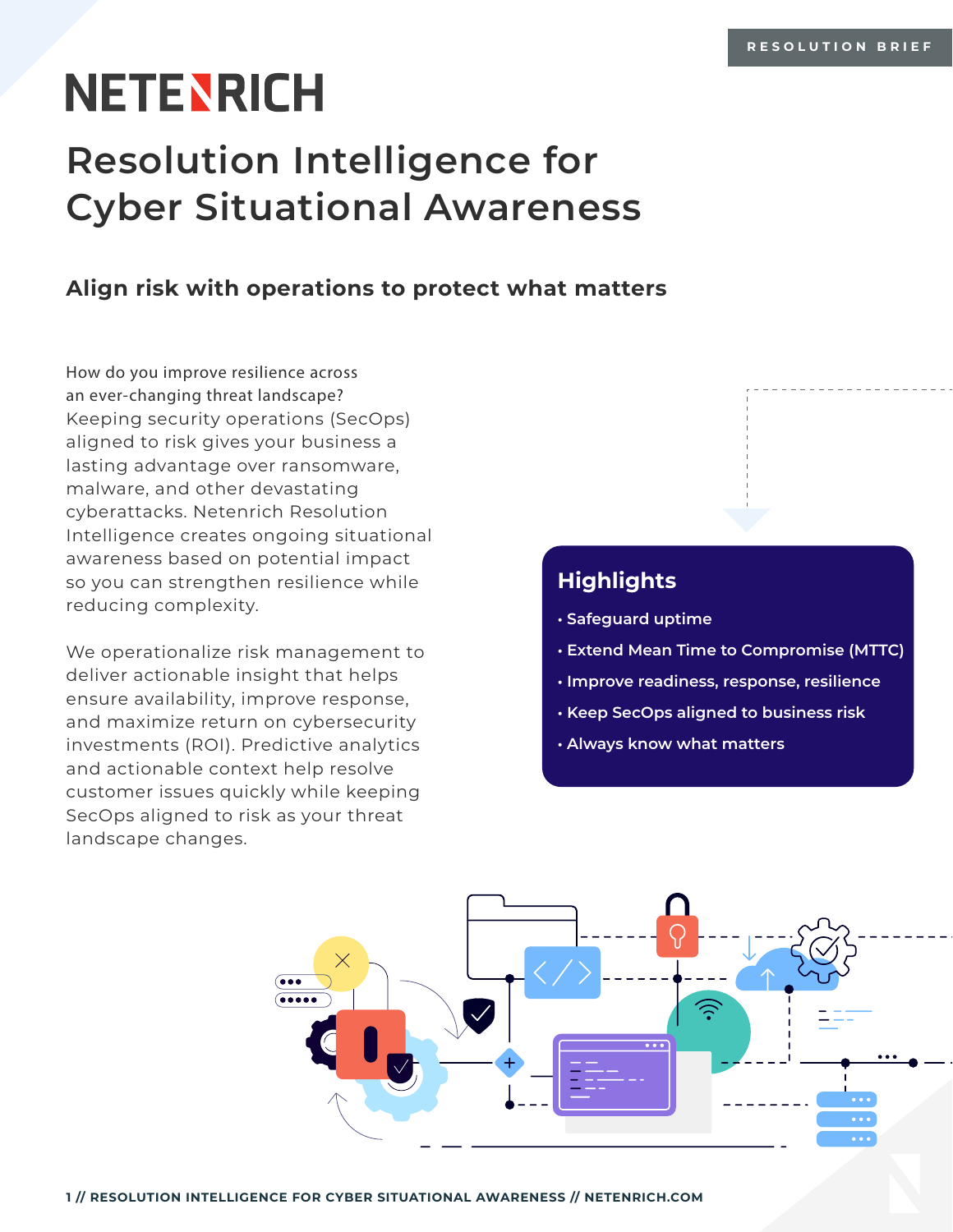#### **Insight to action in a fraction of the time**

The Netenrich Resolution Intelligence Platform leverages machine learning (ML) and 13+ years' ops expertise to drive awareness when or even before you need it. Our platform takes in and enhances data from multiple sources to illustrate fast-changing dynamics between your business assets, security controls, and the various techniques used by attackers to steal data and hijack operations.

#### **Our ongoing process combines:**

- Asset management
- Threat and vulnerability intelligence
- External attack surface management (ASM)
- Threat modeling
- Adversary emulation



Advanced threat modeling charts the various paths attackers can take to compromise assets, operations, and data.



Graphical heat maps show which assets are easiest to compromise so IT and security teams can prioritize mitigation and be more proactive.

We quantify risk and deliver rich context, prioritization, and recommended steps to mitigate and avert risk. Prescriptive insights drive smarter, faster threat hunting, detection, response, and resolution out of the gate and over time.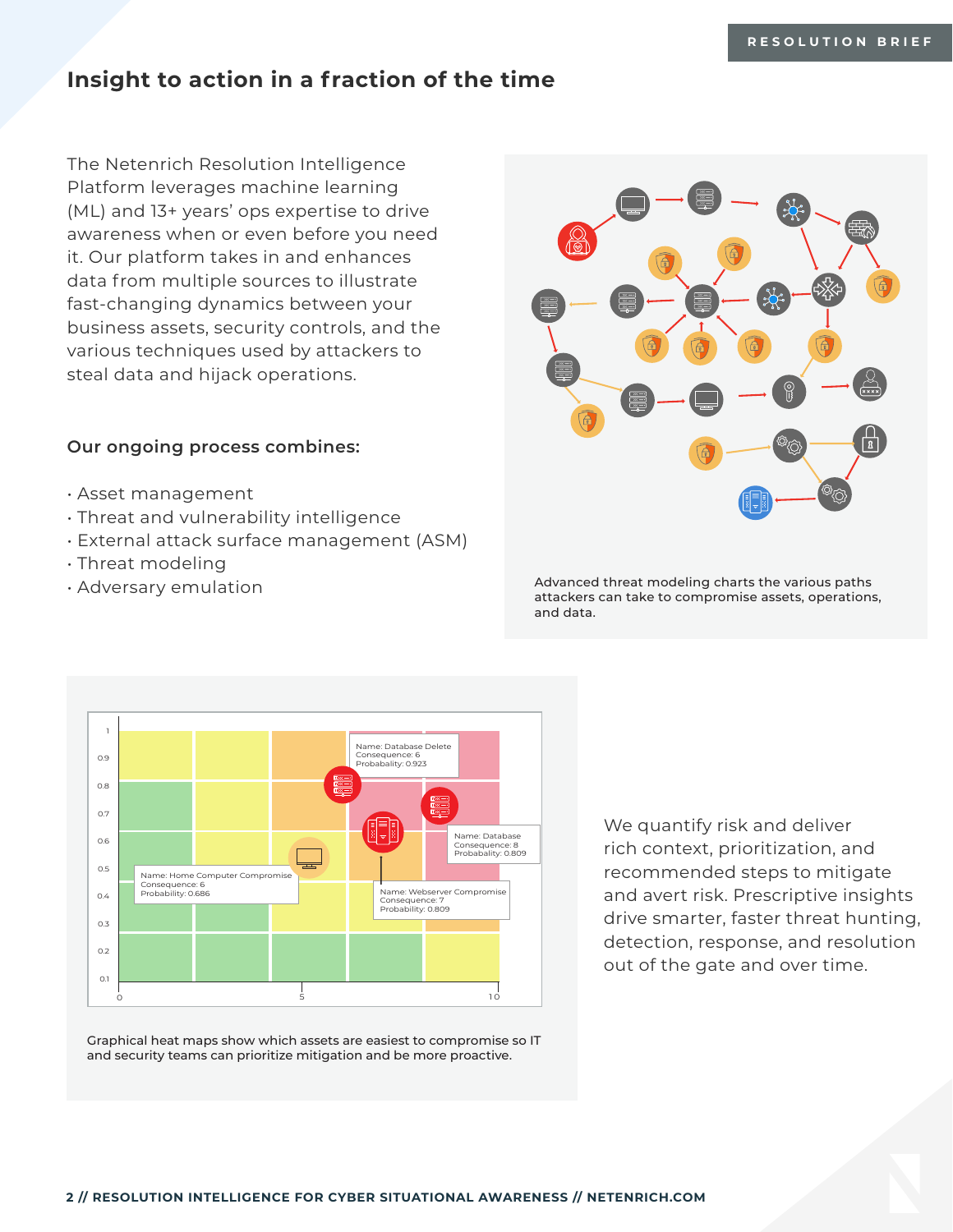#### **The metric that matters: Quantify Mean Time to Compromise (MTTC)**

No security team can chase every alert or block every attack, but you should always know where to start. Resolution Intelligence for Situational Awareness quantifies risk based on likelihood of attack so your defenders can predict, intercept, and disrupt attacks based on impact.

The process starts with identifying your organization's crown-jewel assets — the data, systems, operations, and processes the business cannot run without — and modeling step-bystep pathways to reach them. The Netenrich solution measures the likelihood of attack and applies trending threat intelligence about your environment to calculate attackers' mean time to compromise (MTTC) — a meaningful "true north" metric by which to manage SecOps.

Emulating adversary behaviors shows defenders how — and how quickly — intruders might navigate from various entry points to steal data or shut down operations. Even with unprecedented insight into attack probability, your defenders need to know more,



Netenrich ASI automatically discovers risk from brand and domain exposure (sub-domains, web sites, certificates, content management systems, etc.) – unpatched vulnerabilities, and misconfigurations. Analysis and prioritization take place continuously with easy drill-down investigation into individual risks uncovered.



#### **MTTC – Cybersec's new "True North."**

The Resolution Intelligence dashboard shows the probability of a web server being compromised within one day is 6 percent. If the attack path goes unaddressed for 28 days, the probability of an attack succeeding rises to 50 percent.

> like what steps to take and when something changes. Netenrich reports and dashboards features recommendations on what to do and do first — to disrupt malicious behaviors. Ongoing discovery detects events that automatically trigger additional threat modeling and adversary emulation.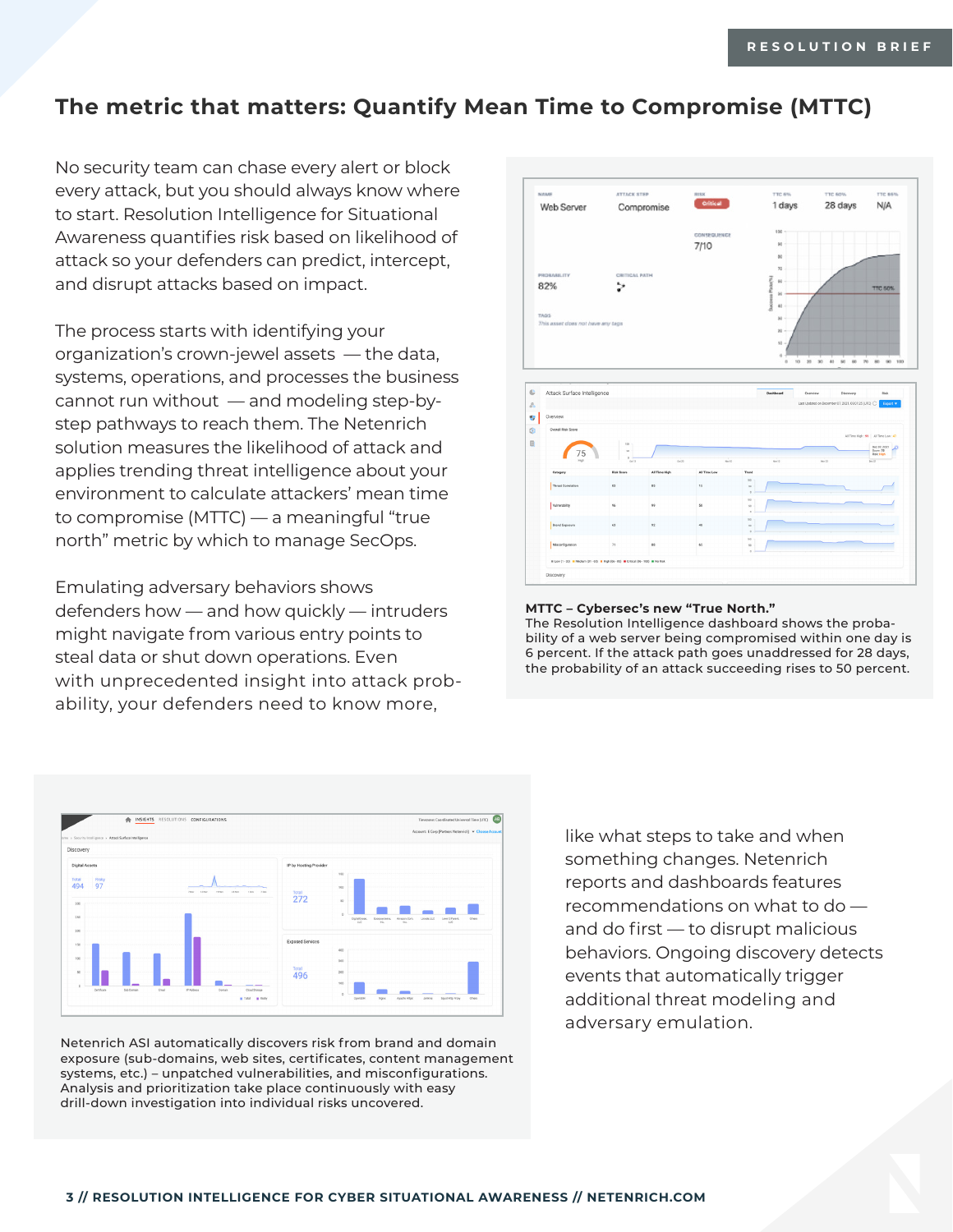Compared with pen tests, red teams, and security ratings that provide only point-in-time perspective, Netenrich Attack Surface Intelligence (ASI) delivers ongoing coverage and assessment of brand risk from domains, cloud exposure, unpatched vulnerabilities, common misconfigurations, and shadow IT.

| 100<br>s<br>$\sim$<br><b>Risk Score</b><br>$0$ ct 13<br>$0$ ct 23<br>Nov 02                                | Nov 12<br>Nov 22<br>Dec 02                                                                                                   |                              |                       |
|------------------------------------------------------------------------------------------------------------|------------------------------------------------------------------------------------------------------------------------------|------------------------------|-----------------------|
| <b>Checks Performed</b>                                                                                    | Summary                                                                                                                      | <b>Date Performed</b>        | <b>Risk Indicator</b> |
| Service Authentication Check                                                                               | 3 identified services are unauthenticated                                                                                    | 07 Dec. 2021                 |                       |
| Service Identification Check                                                                               | 226 detected services running are unidentified                                                                               | 07 Dec. 2021                 |                       |
| Self-signed Certificate Check                                                                              | 2 identified certificates are self signed                                                                                    | 07 Dec. 2021                 |                       |
| Expired Certificate Check                                                                                  | 52 identified certificates have expired                                                                                      | 07 Dec. 2021                 |                       |
| Misconfigured Content Management System Check                                                              | 2 misconfigurations identified for 4 Content Management Systems discovered                                                   | 07 Dec. 2021                 |                       |
|                                                                                                            |                                                                                                                              |                              |                       |
| 500                                                                                                        | 3 certificates identified are expiring soon                                                                                  | 07 Dec. 2021                 |                       |
| Expiring soon Certificate Check<br>Brand Exposure 1<br>50<br>$0ct$ 22<br>Risk Score<br>$0$ ct 13<br>Nov 02 | Nov 12<br>Nov 22<br>Dec 02                                                                                                   |                              |                       |
| <b>Checks Performed</b>                                                                                    | Summary                                                                                                                      | Date Performed               | <b>Risk Indicator</b> |
| Sub-Domain Takeover check                                                                                  | 1 sub-domains have risk of takeover                                                                                          | 07 Dec. 2021                 |                       |
| Expiring Soon Domains Check                                                                                | 1 identified domains are expiring soon                                                                                       | 07 Dec, 2021                 |                       |
| <b>Expired Domains Check</b>                                                                               | 2 identified domains have expired                                                                                            | 07 Dec. 2021                 |                       |
| Code Repository Check                                                                                      | 2 risks identified for 12 publicly accessible code repositories discovered                                                   | 07 Dec. 2021                 |                       |
| Domain Typo-squatting Check                                                                                | 3 domains are resolving to an IP out of 1.7K generated typosquatted domains                                                  | 07 Dec, 2021                 |                       |
| Publicly Accessible Cloud Storage Check<br><b>Breached Fmail Check</b>                                     | 2 discovered publicly accessible cloud storage links have some interesting files<br>42 discovered e-mails have been breached | 07 Dec. 2021<br>07 Dec. 2021 |                       |

#### **Staying aligned — less risk with less effort**

To achieve resilience, SecOps and cyber risk must stay closely aligned. Netenrich Resolution Intelligence brings the right technology, automation, people, and processes in one powerful software-as-a-service (SaaS) platform to promote better collaboration across IT, security, and cloud operations. Sharing a common analytics platform helps to democratize security so all teams make better decisions to drive resolution in a fraction of the time.



If, after aligning risk with operations, you need help with execution, Resolution Intelligence for Threat Detection can drive higher efficiencies within your security operations center (SOC). Our solutions span vulnerability management, detection and response, patching, and ASM on an ongoing basis.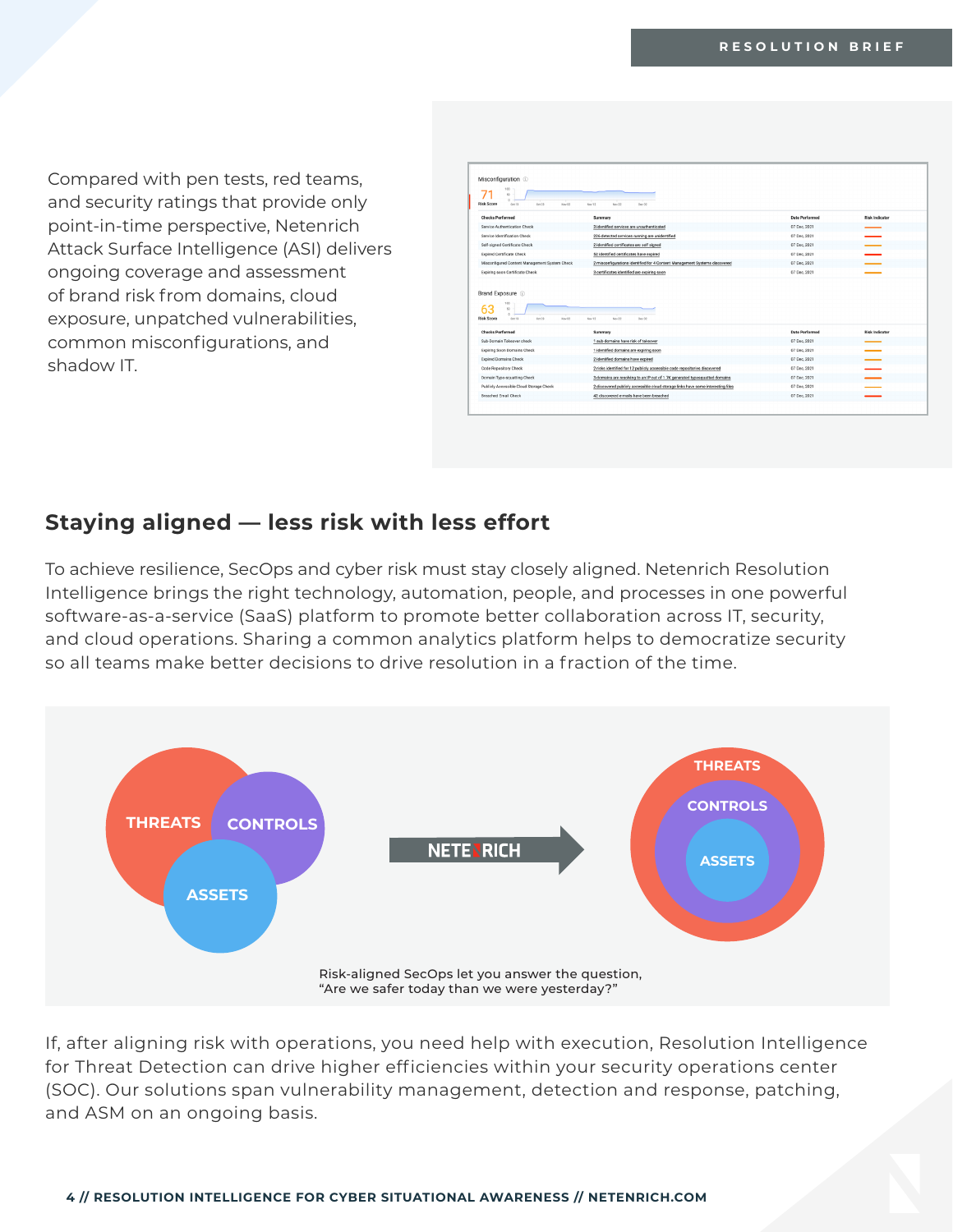

Netenrich Resolution Intelligence digital operations solutions add predictive analytics that help slow attacks and speed response based on risk and business impact.

#### **Start today. Scale tomorrow.**

Try Netenrich Resolution Intelligence for Situational Awareness to streamline SecOps, shrink your attack surface, and strengthen your cyber risk posture within weeks.

Flexible pricing tiers are based on the number of licenses, assets, and expert evaluations your environment requires.

#### **Try it risk free.**



**The missing piece.** Complete, ongoing cyber-situational awareness pulls together data, intelligence, and processes to document the relationship between your critical assets, internal and external risk, and IT and security controls.